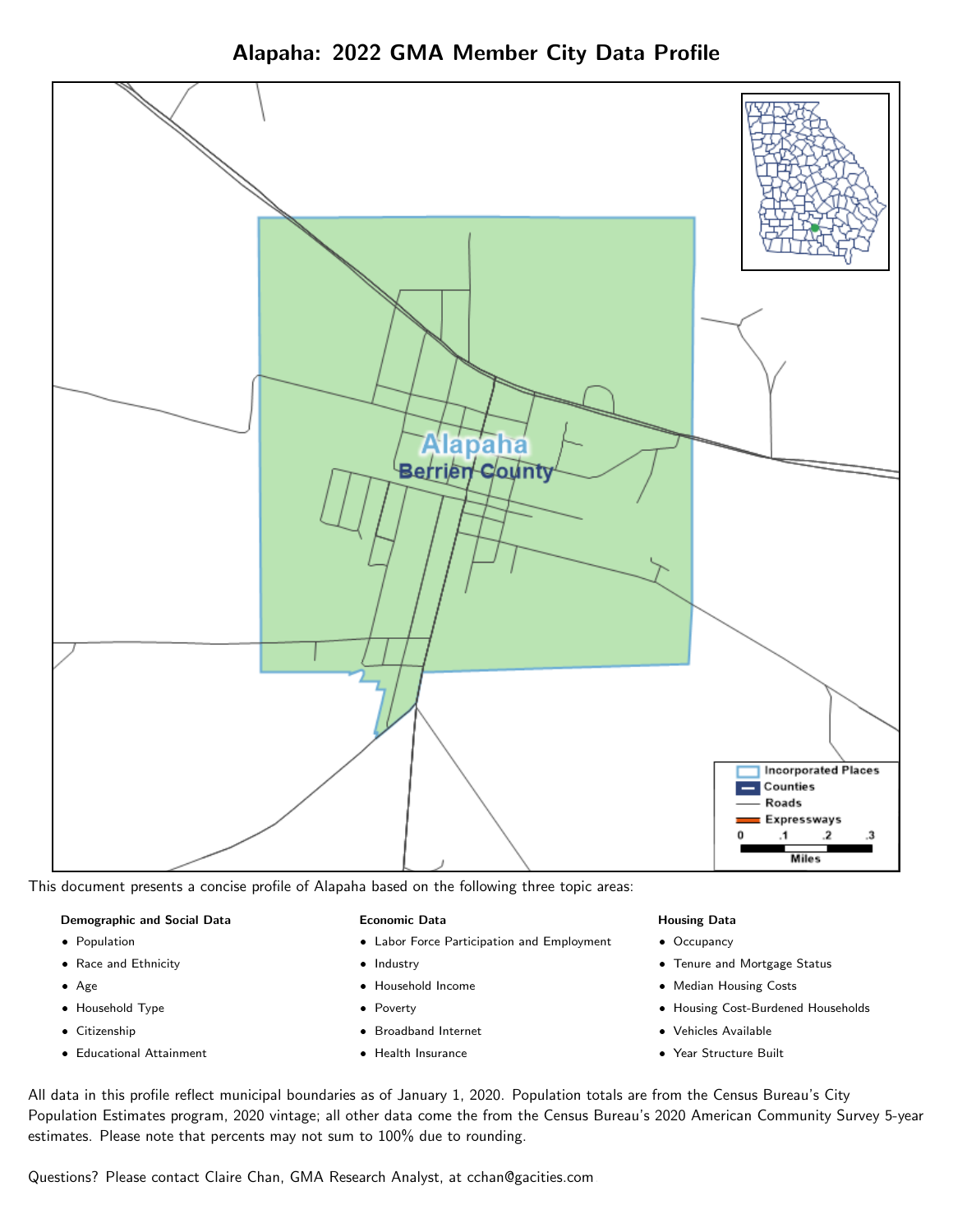# Alapaha: Demographic and Social



Source: U.S. Census Bureau, City Population Estimates, 2020 vintage Source: American Community Survey, 2020 5-year estimates, table B03002

Age 0% 2% 4% 6% 8% 10% Male <u>John Halle</u> Female 10% 8% 6% 4% 2% 85 and over 80-84 75-79 70-74 65-69 60-64 55-59 50-54 45-49 40-44 35-39 30-34 25-29 20-24 15-19  $10-14$ 5-9 Under 5

## **Citizenship**



Source: American Community Survey, 2020 5-year estimates, table B05002 Source: American Community Survey, 2020 5-year estimates, table B15002

## Race and Ethnicity



# Household Type



Source: American Community Survey, 2020 5-year estimates, table B01001 Source: American Community Survey, 2020 5-year estimates, table B11001

## Educational Attainment



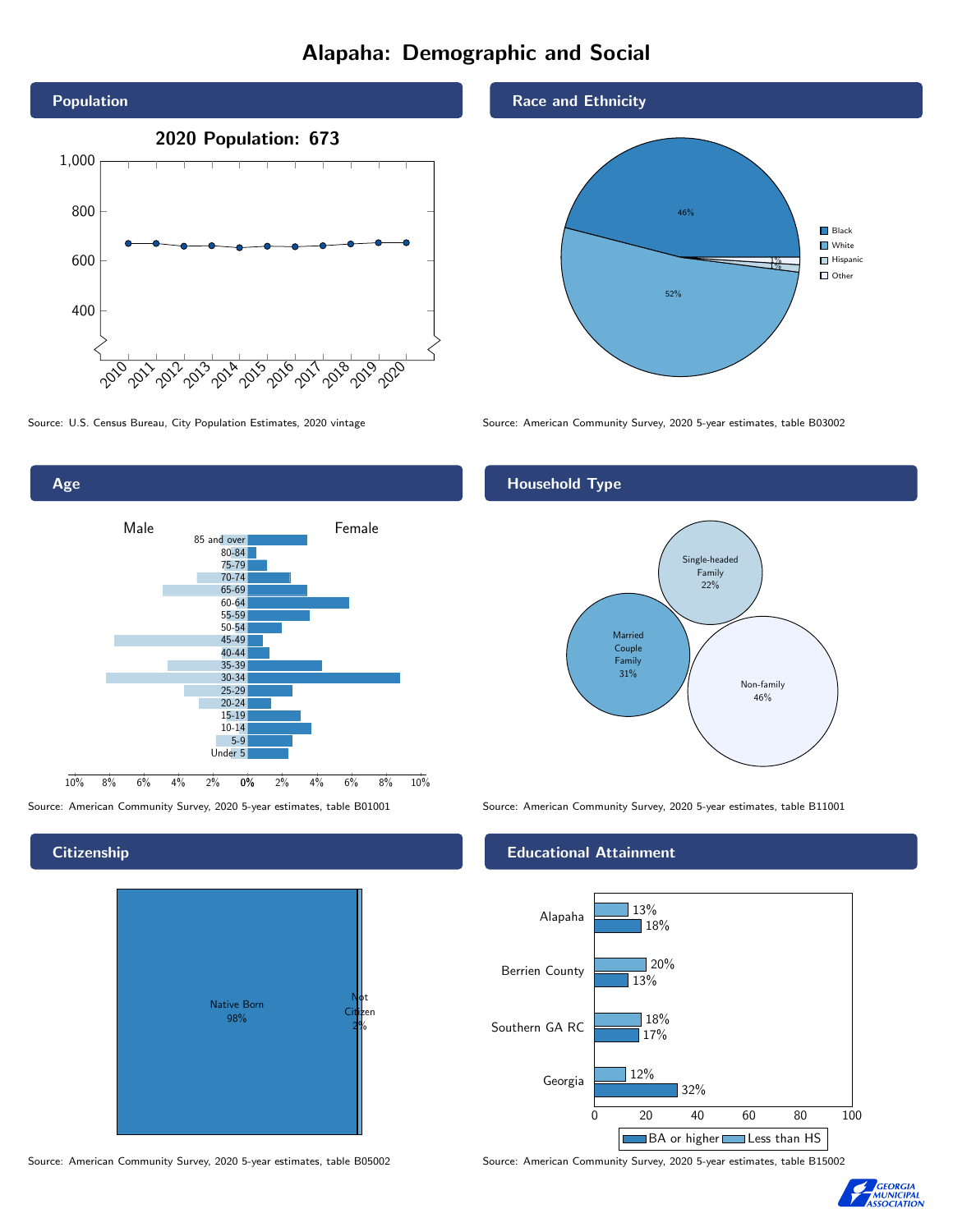# Alapaha: Economic



Source: American Community Survey, 2020 5-year estimates, table B23001 Note: Unemployment rate is based upon the civilian labor force.

## Industry

| Agriculture, forestry, fishing and hunting, and mining      | $0\%$ |
|-------------------------------------------------------------|-------|
| Construction                                                | 8%    |
| Manufacturing                                               | 11%   |
| <b>Wholesale Trade</b>                                      | $0\%$ |
| Retail Trade                                                | 9%    |
| Transportation and warehousing, and utilities               | 13%   |
| Information                                                 | 8%    |
| Finance and insurance, real estate, rental, leasing         | 3%    |
| Professional, scientific, mgt, administrative, waste mgt    | 10%   |
| Educational services, and health care and social assistance | 16%   |
| Arts, entertainment, recreation, accommodation, food        | 11%   |
| service                                                     |       |
| Other services, except public administration                | $0\%$ |
| Public administration                                       | 10%   |
|                                                             |       |

Source: American Community Survey, 2020 5-year estimates, table C24030



Source: American Community Survey, 2020 5-year estimates, tables B19013 and B19025 Source: American Community Survey, 2020 5-year estimates, table B17010

Broadband Internet No 52% Yes 48%

### Health Insurance



Source: American Community Survey, 2020 5-year estimates, table B28002 Source: American Community Survey, 2020 5-year estimates, table B18135



## Poverty